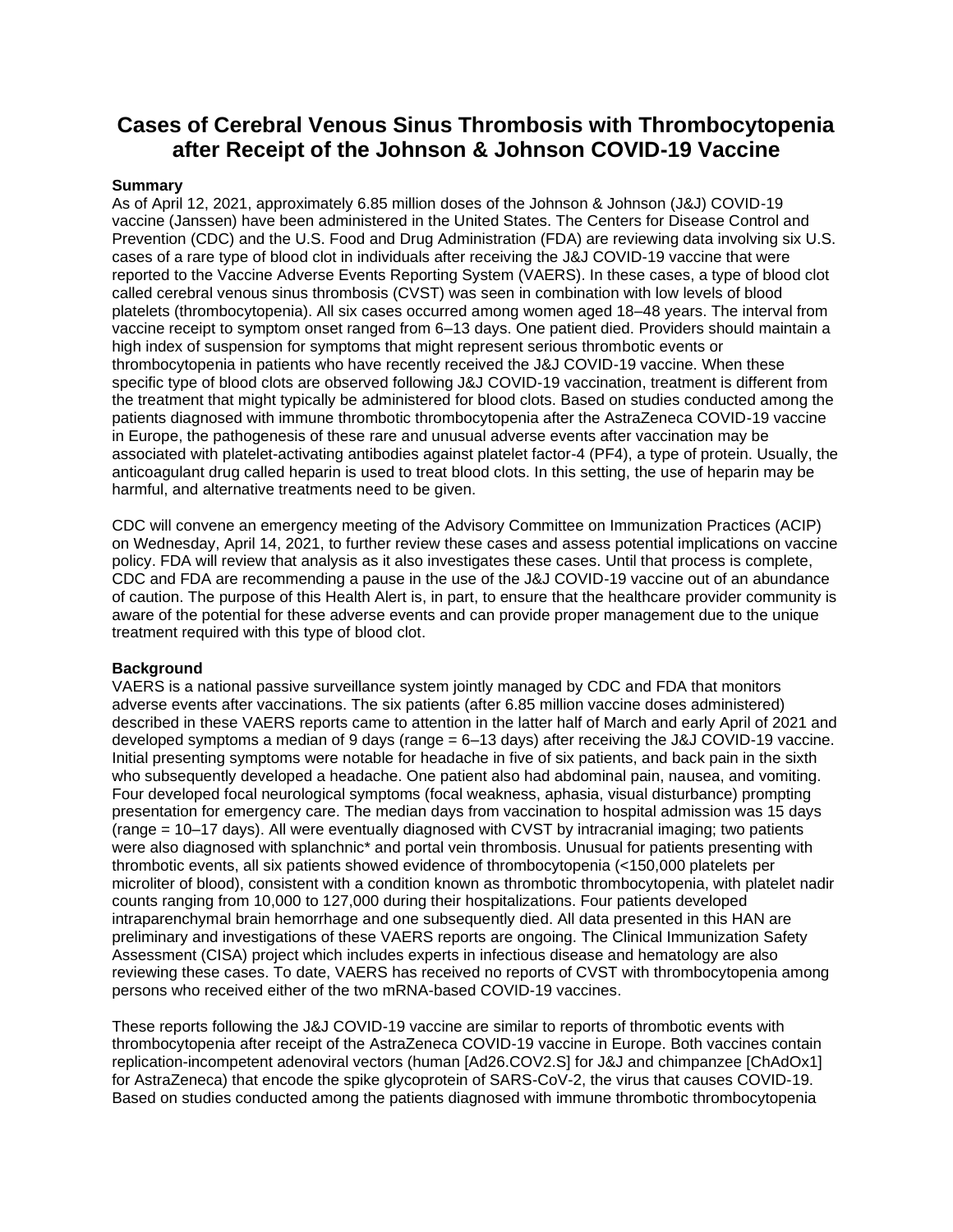after the AstraZeneca COVID-19 vaccine in Europe, the pathogenesis of these rare and unusual adverse events may be associated with platelet-activating antibodies against platelet factor 4 (PF4). Anti-PF4, also known as heparin-PF4 antibody, can induce thrombotic thrombocytopenia in a small percentage of persons exposed to heparin. However, none of the cases reported from Europe had recent heparin exposure. As with heparin-induced thrombocytopenia, the administration of the anticoagulant heparin should be avoided in patients with potential vaccine-associated immune thrombotic thrombocytopenia (VITT), unless heparin-induced thrombocytopenia (HIT) testing is negative. Non-heparin anticoagulants and high-dose intravenous immune globulin should be considered in treatment of patients who present with immune-mediated thrombotic events with thrombocytopenia after J&J COVID-19 vaccination. Consultation with hematology specialists is strongly recommended.

\* The term 'splanchnic circulation' describes the blood flow to the abdominal gastrointestinal organs including the stomach, liver, spleen, pancreas, small intestine, and large intestine.

## **Recommendations**

## **For Clinicians**

- 1. Pause the use of the J&J COVID-19 vaccine until the ACIP is able to further review these CVST cases in the context of thrombocytopenia and assess their potential significance.
- 2. Maintain a high index of suspension for symptoms that might represent serious thrombotic events or thrombocytopenia in patients who have recently received the J&J COVID-19 vaccine, including severe headache, backache, new neurologic symptoms, severe abdominal pain, shortness of breath, leg swelling, petechiae (tiny red spots on the skin), or new or easy bruising. Obtain platelet counts and screen for evidence of immune thrombotic thrombocytopenia.
- 3. In patients with a thrombotic event and thrombocytopenia after the J&J COVID-19 vaccine, evaluate initially with a screening PF4 enzyme-linked immunosorbent (ELISA) assay as would be performed for autoimmune HIT. Consultation with a hematologist is strongly recommended.
- 4. Do not treat patients with thrombotic events and thrombocytopenia following receipt of J&J COVID-19 vaccine with heparin, unless HIT testing is negative.
- 5. If HIT testing is positive or unable to be performed in patient with thrombotic events and thrombocytopenia following receipt of J&J COVID-19 vaccine, non-heparin anticoagulants and high-dose intravenous immune globulin should be strongly considered.
- 6. Report adverse events to VAERS, including serious and life-threatening adverse events and deaths in patients following receipt of COVID-19 vaccines as required under the Emergency Use Authorizations for COVID-19 vaccines.

### **For Public Health**

- 1. Pause the use of the J&J COVID-19 vaccine in public health clinics until the ACIP is able to further review these CVST cases in the context of thrombocytopenia and assess their potential significance.
- 2. Encourage healthcare providers and the public to report all serious and life-threatening adverse events and deaths following receipt of COVID-19 vaccines to VAERS as required under the EUAs for COVID-19 vaccines.
- 3. Disseminate this alert to healthcare providers in your jurisdictions.

### **For the Public**

- 1. If you have received the J&J COVID-19 vaccine and develop severe headache, abdominal pain, leg pain, or shortness of breath within three weeks after vaccination, contact your healthcare provider, or seek medical care.
- 2. Report adverse events following receipt of any COVID-19 vaccine to VAERS.
- 3. If you are scheduled to receive the J&J vaccine, please contact your healthcare provider, vaccination location, or clinic to learn about additional vaccine availability.